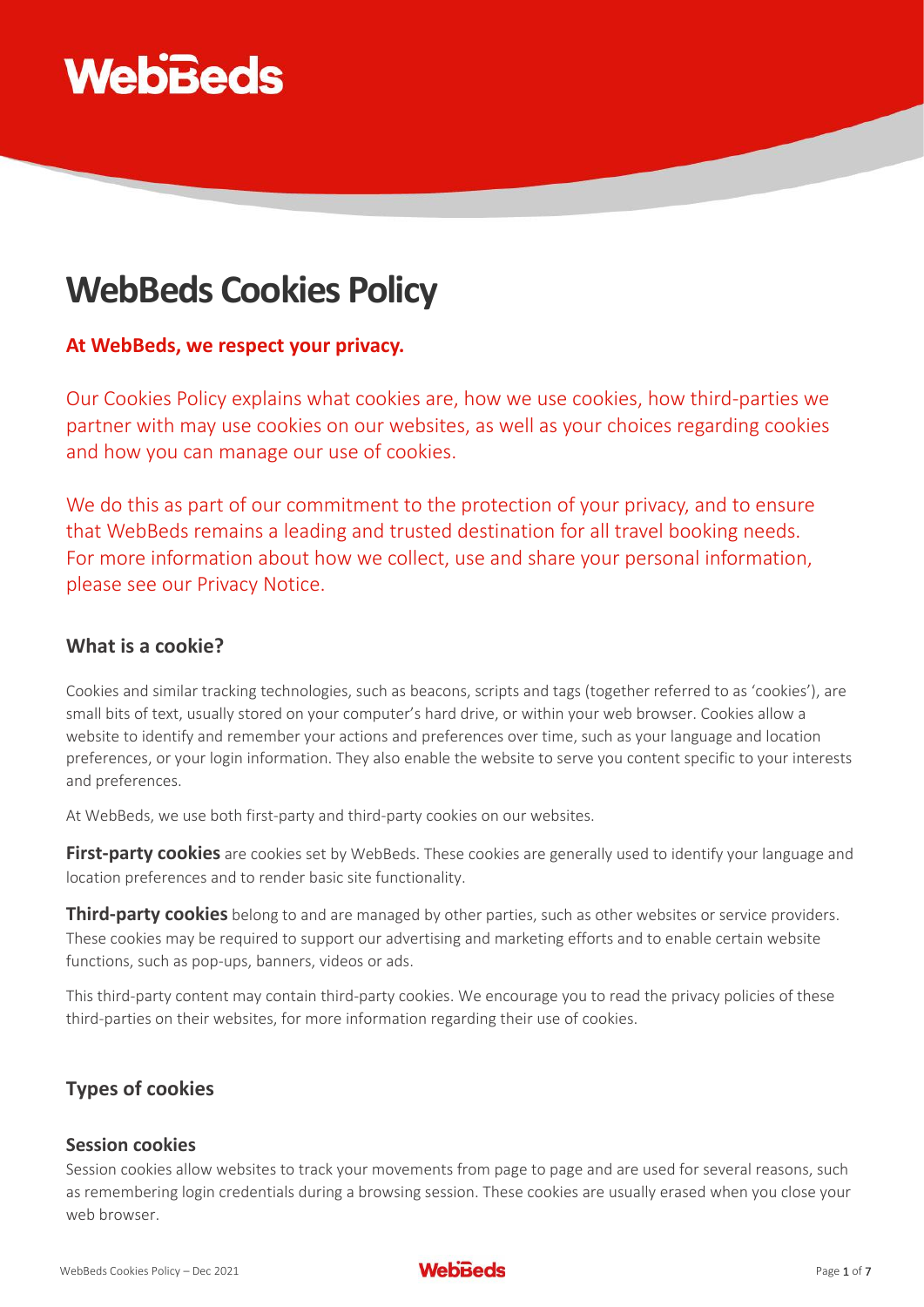### **Persistent cookies**

Persistent cookies are stored on your computer or mobile device between browser sessions for a pre-defined amount of time. These allow websites to remember user information or settings across the site, or in some cases across different websites.

### **Necessary cookies**

Necessary cookies are either session or persistent cookies and can be delivered by a first or third party. These cookies perform functions such as keeping your site visit secure and remembering you between pages, for example when you navigate from page to page on our websites. Access to certain areas of our websites depends on these types of cookies.

#### **Functional cookies**

Functional cookies can be either session or persistent cookies and can be delivered by a first or third party. They remember information such as usernames or language settings and may allow the site to display important alerts. These cookies are not considered necessary, and can be blocked, although this may impact some functions of the website.

### **Tracking, analytics and social media cookies**

These cookies can be either session or persistent cookies and may be set by us, or by a third party. They're not essential for the function of the website, however enabling them may improve your experience on our website, by providing content relevant to you and your interests.

# **How do we use cookies?**

We use cookies for the following purposes:

- to make sure that our websites are functioning properly;
- To provide a secure log-in to our websites and to keep you logged in so that you do not have to log in repeatedly to access different areas of the website; and
- to better understand our website visitors and the content they prefer to see.

We may use aggregate data from third-parties to provide you with advertising material relevant to your interests and preferences. We do not provide any personal information that we collect to advertisers. You can manage the use of third-party cookies by adjusting your cookie settings (see 'How to manage cookies' below). Opting-out of third-party cookies will not remove advertising from the websites you visit, but it will result in the ads you see not being relevant to your interests.

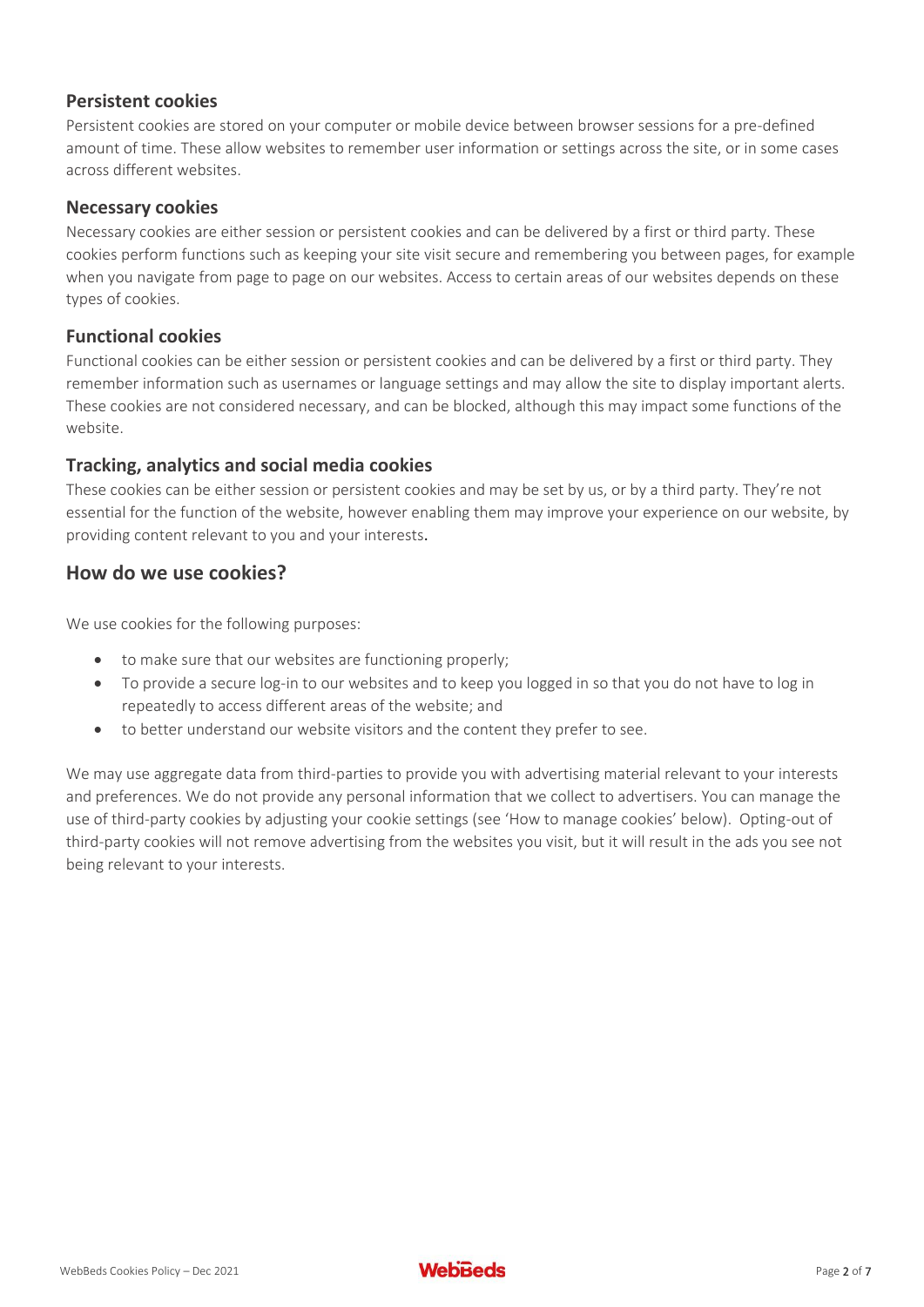| Cookie                      | <b>Domain</b>    | <b>Type</b> | <b>Description</b>                                                              | <b>Duration</b> |
|-----------------------------|------------------|-------------|---------------------------------------------------------------------------------|-----------------|
| $g$ a                       | .dotwconnect.com | Analytics   | The ga cookie, installed by Google                                              | 2 years         |
|                             |                  |             | Analytics, calculates visitor, session and                                      |                 |
|                             |                  |             | campaign data and also keeps track of site                                      |                 |
|                             |                  |             | usage for the site's analytics report. The                                      |                 |
|                             |                  |             | cookie stores information anonymously                                           |                 |
|                             |                  |             | and assigns a randomly generated number                                         |                 |
|                             |                  |             | to recognize unique visitors.                                                   |                 |
| _gat                        | .dotwconnect.com | Analytics   | Set by Google Analytics, gat cookie does                                        | 1 minute        |
|                             |                  |             | not store any user information; it's just                                       |                 |
|                             |                  |             | used to throttle the request rate.                                              |                 |
| _gid                        | .dotwconnect.com | Analytics   | Installed by Google Analytics, gid cookie                                       | 1 day           |
|                             |                  |             | stores information on how visitors use a                                        |                 |
|                             |                  |             | website, while also creating an analytics                                       |                 |
|                             |                  |             | report of the website's performance. Some                                       |                 |
|                             |                  |             | of the data that are collected include the                                      |                 |
|                             |                  |             | number of visitors, their source, and the                                       |                 |
|                             |                  |             | pages they visit anonymously.                                                   |                 |
| hjAbsoluteSessionInProgress | .dotwconnect.com | Analytics   | Installed by Hotjar, this cookie is used to                                     | 30 minutes      |
|                             |                  |             | detect the first pageview session of a user.                                    |                 |
|                             |                  |             | This is a True/False flag set by the cookie.                                    |                 |
| hjFirstSeen                 | .dotwconnect.com | Analytics   | This cookie is set by Hotjar to identify a                                      | Session         |
|                             |                  |             | new user's first session. It stores a                                           |                 |
|                             |                  |             | true/false value, indicating whether this                                       |                 |
|                             |                  |             | was the first time Hotjar saw this user. It is                                  |                 |
|                             |                  |             | used by Recording filters to identify new                                       |                 |
|                             |                  |             | user sessions.                                                                  |                 |
| _hjSessionUser_{site_id}    | .dotwconnect.com | Analytics   | Hotjar cookie that is set when a user first                                     | 1 year          |
|                             |                  |             | lands on a page with the Hotjar script. It is                                   |                 |
|                             |                  |             | used to persist the Hotjar User ID, unique                                      |                 |
|                             |                  |             | to that site on the browser. This ensures                                       |                 |
|                             |                  |             | that behaviour in subsequent visits to the                                      |                 |
|                             |                  |             | same site will be attributed to the same                                        |                 |
|                             |                  |             |                                                                                 |                 |
|                             | .dotwconnect.com | Analytics   | user ID.<br>A cookie set by Hotjar that holds the                               | 30 minutes      |
| _hjSession_{site_id}        |                  |             | current session data. This ensures that                                         |                 |
|                             |                  |             |                                                                                 |                 |
|                             |                  |             | subsequent requests within the session<br>window will be attributed to the same |                 |
|                             |                  |             |                                                                                 |                 |
|                             |                  |             | Hotjar session.<br>This cookie is set to let Hotjar know                        |                 |
| hjIncludedInPageviewSample  | .dotwconnect.com | Analytics   | whether that user is included in the data                                       | 30 minutes      |
|                             |                  |             |                                                                                 |                 |
|                             |                  |             | sampling defined by the site's pageview<br>limit.                               |                 |
| hjIncludedInSessionSample   | .dotwconnect.com | Analytics   | This cookie is set to let Hotjar know                                           | 30 minutes      |
|                             |                  |             | whether that user is included in the data                                       |                 |
|                             |                  |             | sampling defined by the site's daily session                                    |                 |
|                             |                  |             | limit.                                                                          |                 |
| <b>PHPSESSID</b>            | .dotwconnect.com |             | Laravel cookie used to identify the user's                                      | Session         |
|                             |                  | Necessary   | session on the server. The session can be                                       |                 |
| laravel_session             |                  |             | used to store data in between http                                              |                 |
|                             |                  |             |                                                                                 |                 |
| dwu / dwc                   | .dotwconnect.com | Necessary   | requests.<br>A cookie that helps us to associate a site                         | 5 years         |
|                             |                  |             |                                                                                 |                 |
|                             |                  |             | visitor with a WebBeds customer using a                                         |                 |
| bid / UUID                  |                  |             | specific browser version.                                                       |                 |
|                             |                  |             |                                                                                 |                 |
|                             |                  |             | This helps us to understand how visitors                                        |                 |
|                             |                  |             | use the site. It helps us to identify potential                                 |                 |
|                             |                  |             | problems and to make the website as easy                                        |                 |
|                             |                  |             | to use as possible.                                                             |                 |

 $\blacksquare$ 

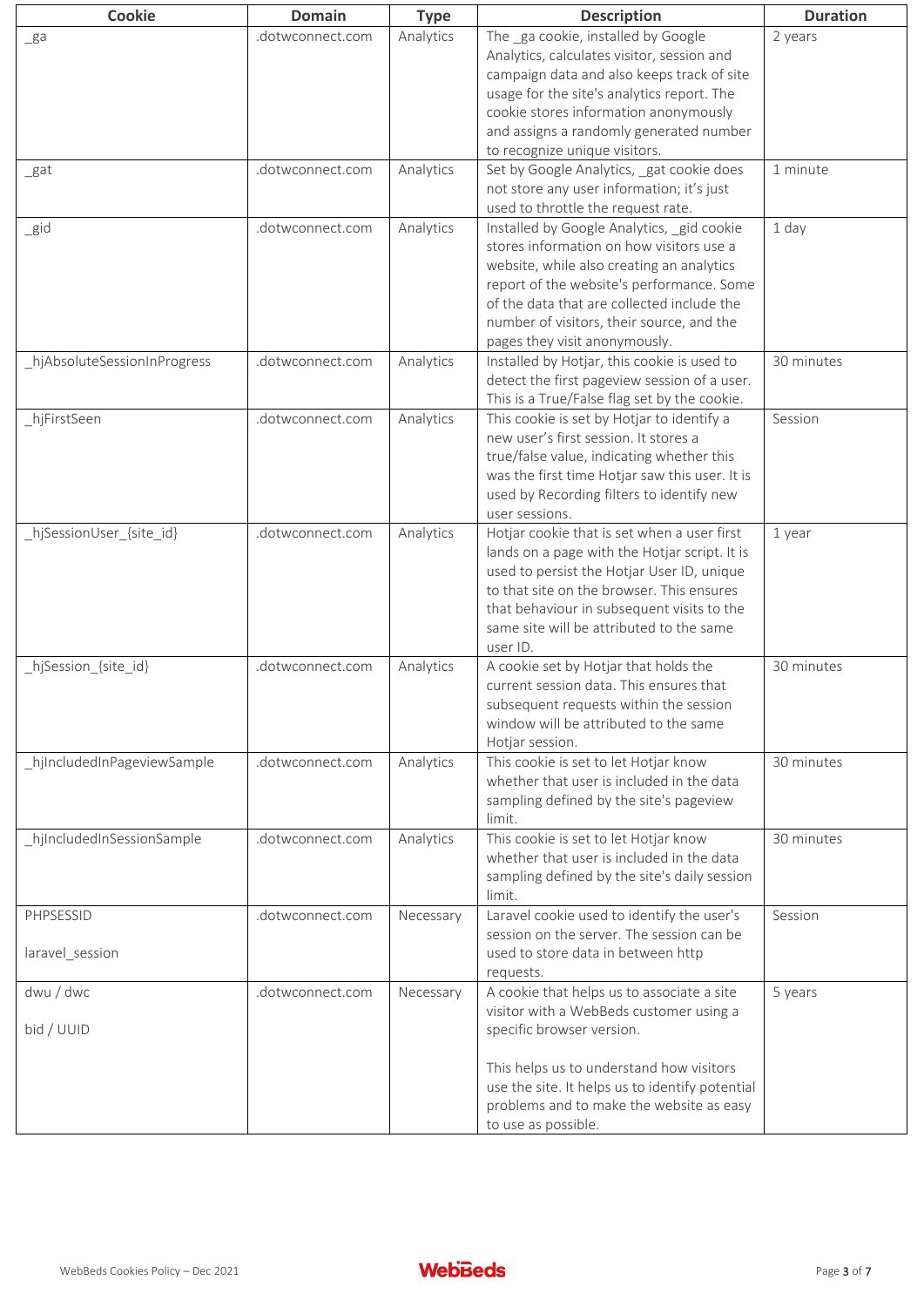| Cookie                      | <b>Domain</b>    | <b>Type</b> | <b>Description</b>                                                                                                                                                                                                                                                                                                                                                                                    | <b>Duration</b> |
|-----------------------------|------------------|-------------|-------------------------------------------------------------------------------------------------------------------------------------------------------------------------------------------------------------------------------------------------------------------------------------------------------------------------------------------------------------------------------------------------------|-----------------|
| dotwAcceptCookies           | .dotwconnect.com | Necessary   | Keep track of user acceptance for cookies<br>policy.                                                                                                                                                                                                                                                                                                                                                  | 9 days          |
| _ga                         | .sunhotels.com   | Analytics   | The ga cookie, installed by Google<br>Analytics, calculates visitor, session and<br>campaign data and also keeps track of site<br>usage for the site's analytics report. The<br>cookie stores information anonymously<br>and assigns a randomly generated number<br>to recognize unique visitors.                                                                                                     | 2 years         |
| _gat                        | .sunhotels.com   | Analytics   | Set by Google Analytics, gat cookie does<br>not store any user information; it's just<br>used to throttle the request rate.                                                                                                                                                                                                                                                                           | 1 minute        |
| _gid                        | .sunhotels.com   | Analytics   | Installed by Google Analytics, gid cookie<br>stores information on how visitors use a<br>website, while also creating an analytics<br>report of the website's performance. Some<br>of the data that are collected include the<br>number of visitors, their source, and the<br>pages they visit anonymously.                                                                                           | 1 day           |
| hjAbsoluteSessionInProgress | .sunhotels.com   | Analytics   | Installed by Hotjar, this cookie is used to<br>detect the first pageview session of a user.<br>This is a True/False flag set by the cookie.                                                                                                                                                                                                                                                           | 30 minutes      |
| _hjFirstSeen                | .sunhotels.com   | Analytics   | This cookie is set by Hotjar to identify a<br>new user's first session. It stores a<br>true/false value, indicating whether this<br>was the first time Hotjar saw this user. It is<br>used by Recording filters to identify new<br>user sessions.                                                                                                                                                     | Session         |
| _hjSessionUser_{site_id}    | .sunhotels.com   | Analytics   | Hotjar cookie that is set when a user first<br>lands on a page with the Hotjar script. It is<br>used to persist the Hotjar User ID, unique<br>to that site on the browser. This ensures<br>that behaviour in subsequent visits to the<br>same site will be attributed to the same<br>user ID.                                                                                                         | 1 year          |
| _hjSession_{site_id}        | .sunhotels.com   | Analytics   | A cookie set by Hotjar that holds the<br>current session data. This ensures that<br>subsequent requests within the session<br>window will be attributed to the same<br>Hotjar session.                                                                                                                                                                                                                | 30 minutes      |
| _hjTLDTest                  | .sunhotels.com   | Analytics   | When the Hotjar script executes it tries to<br>determine the most generic cookie path it<br>should use, instead of the page hostname.<br>This is done so that cookies can be shared<br>across subdomains (where applicable). To<br>determine this, it tries to store the<br>_hjTLDTest cookie for different URL<br>substring alternatives until it fails. After<br>this check, the cookie is removed. | Session         |
| _hjIncludedInPageviewSample | .sunhotels.com   | Analytics   | This cookie is set to let Hotjar know<br>whether that user is included in the data<br>sampling defined by the site's pageview<br>limit.                                                                                                                                                                                                                                                               | 30 minutes      |
| hjIncludedInSessionSample   | .sunhotels.com   | Analytics   | This cookie is set to let Hotjar know<br>whether that user is included in the data<br>sampling defined by the site's daily session<br>limit.                                                                                                                                                                                                                                                          | 30 minutes      |
| ASP.NET_SessionId           | .sunhotels.com   | Necessary   | ASP.NET cookie used to identify the user's<br>session on the server. The session can be<br>used to store data in between http<br>requests.                                                                                                                                                                                                                                                            | 2 hours         |
| SESSIONID                   | .sunhotels.com   | Necessary   | ASP.NET cookie used to uniquely identify a<br>browser with session data on the server.                                                                                                                                                                                                                                                                                                                | 2 hours         |

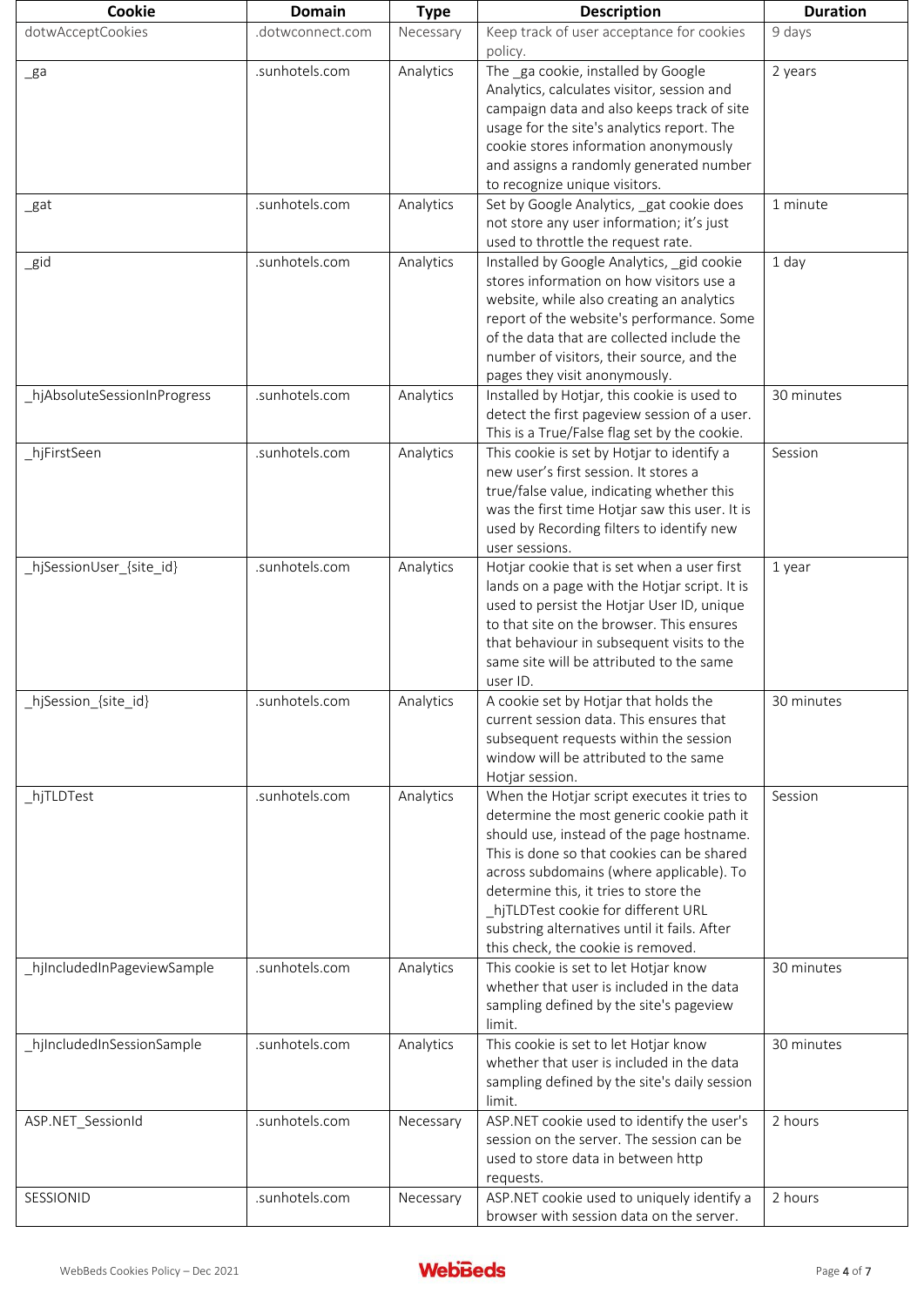|                             |                   |            | The SESSIONID value is randomly                    |         |
|-----------------------------|-------------------|------------|----------------------------------------------------|---------|
|                             |                   |            | generated by ASP.NET and then sent in a            |         |
|                             |                   |            | cookie with each request to the ASP.NET            |         |
|                             |                   |            | application.                                       |         |
| _RequestVerificationToken   | .sunhotels.com    | Necessary  | This is an anti-forgery cookie set by              | Session |
|                             |                   |            | ASP.NET designed to stop unauthorized              |         |
|                             |                   |            | posting of content to the website, known           |         |
|                             |                   |            | as Cross-Site Request Forgery. It holds no         |         |
|                             |                   |            | information about the user and is                  |         |
|                             |                   |            | destroyed on closing the browser.                  |         |
| frontEnd_colorSelected      | .lotsofhotels.com | Functional | Used to remember the configured color of           | 1 Month |
|                             |                   |            | the logged in agency.                              |         |
| frontEnd_paginationSelected | .lotsofhotels.com | Functional | Used to remember the selected                      | 1 Month |
|                             |                   |            | paginationView (selector, infiniteScroll).         |         |
|                             |                   |            |                                                    |         |
| frontEnd_currencySelected   | .lotsofhotels.com | Functional | Used to remember the selected currency             | 1 Month |
| frontEnd_sliderImageList    | .lotsofhotels.com | Functional | Used to remember the slider images                 | 1 Month |
|                             |                   |            | configured by agency.                              |         |
| Viewport                    | .lotsofhotels.com | Functional | It is used to remember the selected                | Session |
|                             |                   |            | viewport (xs, sm, md).                             |         |
| frontend_language           | .lotsofhotels.com | Functional | It is used to remember the language                | Session |
|                             |                   |            | selected.                                          |         |
| frontEnd_isLogId            | lotsofhotels.com  | Functional | It is used to remember the Gsald                   | Session |
| wizardV2_pasoNum            | lotsofhotels.com  | Functional | Used to remember the active step of the            | Session |
|                             |                   |            | wizard.                                            |         |
| Login                       | lotsofhotels.com  | Functional | Used to remember the encrypted                     | 5 Years |
|                             |                   |            | credentials of the logged in user.                 |         |
| ASP.NET_SessionId           | .lotsofhotels.com | Necessary  | ASP.NET cookie used to uniquely identify a         | Session |
|                             |                   |            | browser with session data on the server.           |         |
|                             |                   |            | The SESSIONID value is randomly                    |         |
|                             |                   |            | generated by ASP.NET and then sent in a            |         |
|                             |                   |            | cookie with each request to the ASP.NET            |         |
|                             |                   |            | application. Used to save preferences in           |         |
|                             |                   |            | bookingsV2.aspx                                    |         |
| ClientID                    | .lotsofhotels.com | Functional | Used to save preferences in                        | Session |
|                             |                   |            | bookingsV2.aspx                                    |         |
| frontend_culture            | FrontLibrary      | Functional | Used to Identify the selected culture              | 1 Year  |
| frontEnd_modeCMS            | FrontLibrary      | Functional | Value that indicates whether it is in CMS<br>mode. | Session |
| front_antiForgery_token     | FrontLibrary      | Necessary  | Security token                                     | Session |
|                             | .lotsofhotels.com | Analytics  | The ga cookie, installed by Google                 | 2 Years |
| $g$ a                       |                   |            | Analytics, calculates visitor, session and         |         |
|                             |                   |            | campaign data and also keeps track of site         |         |
|                             |                   |            | usage for the site's analytics report. The         |         |
|                             |                   |            | cookie stores information anonymously              |         |
|                             |                   |            | and assigns a randomly generated number            |         |
|                             |                   |            | to recognize unique visitors.                      |         |
| .ASPXAUTH                   | .lotsofhotels.com | Necessary  | Authentication cookie                              | Session |
|                             |                   |            |                                                    |         |

# **What cookies do we use?**

We use cookies throughout your browsing session to provide an easy, streamlined user experience, and to help us deliver the best possible services.

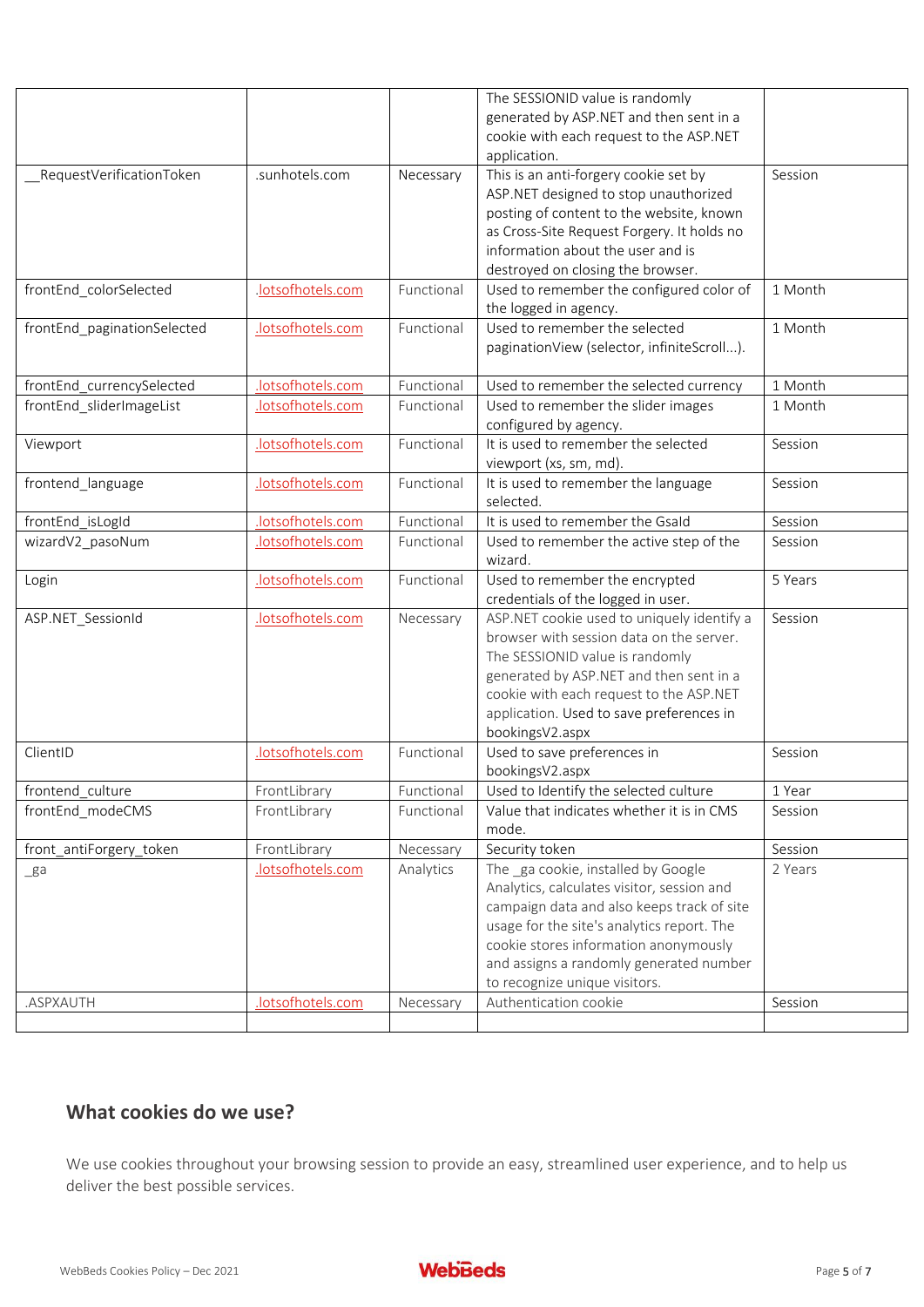# **What information do we collect with cookies?**

The only personal information a cookie can obtain is information supplied by you (by your device and by your online behaviour). The information we collect using cookies includes:

- details about your device's operating system;
- vour browser type and capabilities:
- your device's Internet Protocol (IP) address and geo location;
- page usage statistics, including the time spent on each page;
- your browsing behaviour on our platforms, including:
	- o your searches and search history;
	- o pages you have visited, including how you were referred to each page.

# **How to manage cookies**

We provide you with choices over the use of cookies as described in this Cookies Policy.

When you first visit our websites, where required by law, you will have the option to give your consent to the tracking and functional cookies we use, or to refuse your consent to our use of those cookies by indicating your choice using the options in the pop-up banner presented on your screen.

# **Adjust your browser settings**

Cookies are supported by most web browsers, and most browsers are defaulted to accept and maintain cookies. If you do not wish to enable the use of cookies, you can adjust the settings on your browser to reject cookies, or to notify you when you receive a cookie, giving you the choice whether to accept it or not.

Please see below for instructions on how to manage cookies within some commonly-used web browsers.

### **Google Chrome**

Open your Chrome browser > go to Customise and Control Google Chrome > Settings > Main Menu > Advanced > Privacy and Security > Content Settings > Cookies. Then you can choose your settings.

For more information about managing cookies in Chrome, see [here](https://support.google.com/chrome/answer/95647).

### **Safari**

Go to Settings > Safari > Preferences > Privacy. Then you can choose your settings.  

For more information, on [how to adjust cookie settings on Apple devices](https://support.apple.com/en-au/HT201265), see [here.](https://support.apple.com/en-au/HT201265)

### **Internet Explorer and Edge**

Open the browser > select Tools > Internet Options > Privacy > Advanced. Then you can choose your settings.

For more information visit [Microsoft Support.](https://support.microsoft.com/en-au)

### **Mozilla Firefox**

Open Firefox > select Tools > Options > Privacy >Cookies. You can then choose your settings.

For more information visit [Mozilla support.](https://support.mozilla.org/en-US/kb/enable-and-disable-cookies-website-preferences)

### **Opting out of other cookies**

There are several online resources available to help you opt out of online behavioural advertising from third party advertising agencies. A good example is <http://optout.networkadvertising.org/?c=1>.